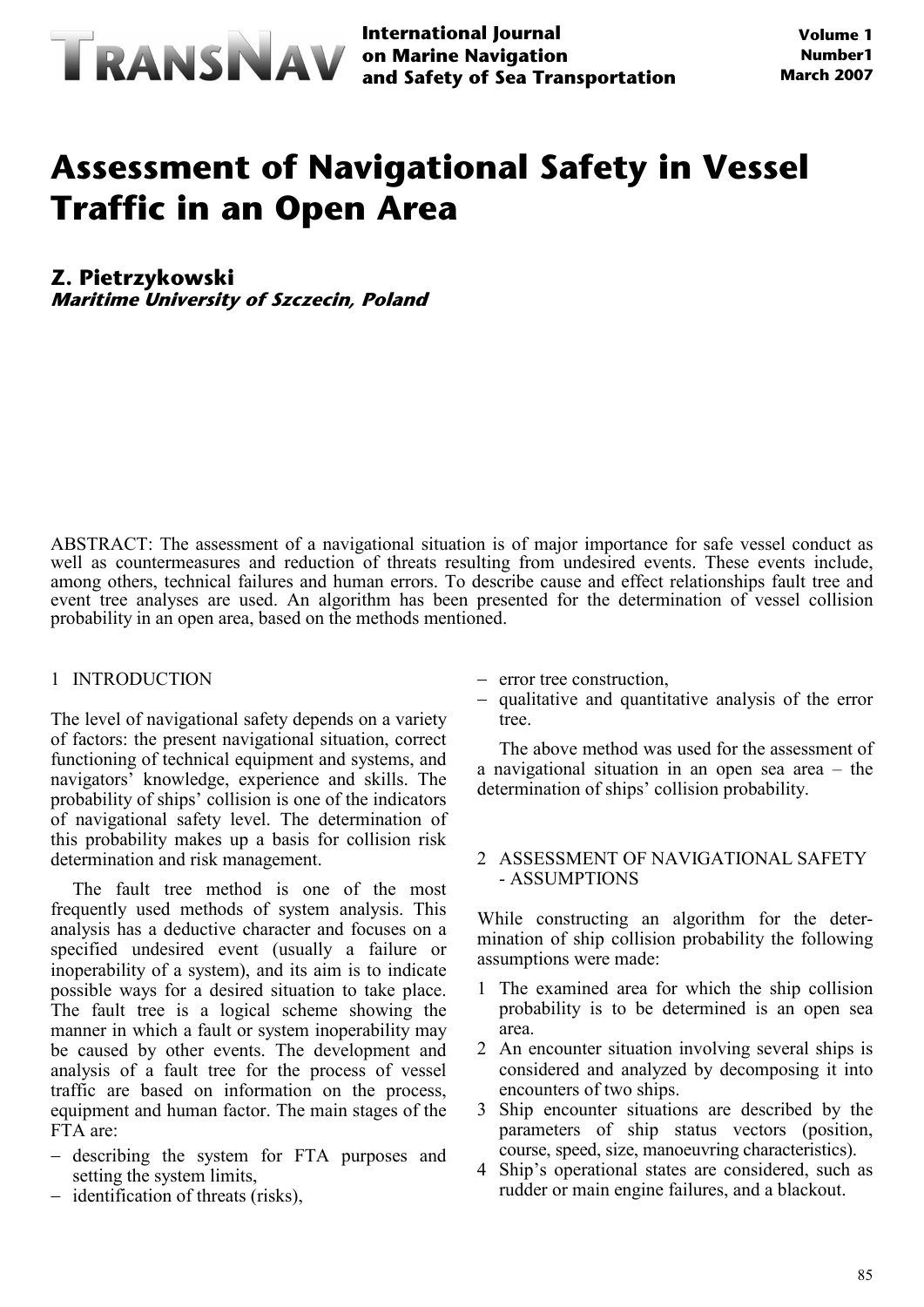- 5 Hydrological and meteorological conditions are taken into account in the algorithm.
- 6 The algorithm accounts for the human factor involved into the decision making process of ship conduct as well as navigators' errors that may result in a ship collision.
- 7 Cause-and-effect relations of ship collisions are described by methods of fault tree and event tree.
- 8 Cause-and-effect relations of ship collisions implemented in the algorithm enable indicating possible areas of risk reduction.
- 9 Events that may bring about ships' collision are described with the probability of their occurrence.
- 10 The effect of algorithm operation is a determined value of collision probability of two encountering ships.

## 3 GENERAL CHARACTERISTIC OF THE ALGORITHM

The algorithm of determining the probability of ship collision in an open sea area is based on probabilistic methods of risk analysis and assessment. Fault trees and event trees of ship collisions in an open sea area have been developed.

While constructing a fault tree model, the causeand-effect relationships for ship collision events were analyzed. On this basis a model of ship collision event tree was developed, presenting the influence of basic failure components on the effect, i.e. ships' collision.

Both external and internal events were taken into account, as well as operating states that might lead to a collision, such as equipment failures, human errors (human factor), the environment. The considerations herein concern the technical and procedural solutions in use, aimed at an enhancement of the reliability of system elements and the whole humanship-environment system.

A model of ships' encounter was built (Fig. 1),

taking into account navigators' decision processes (Fig. 2), aimed at a solution of collision situations. Much attention was paid to the human factor and errors done by humans, errors that might lead to ships collision.



Fig. 1. Model of ship encounter situations

Human errors done at each stage of the decision.



Fig. 2. Stages of the decision making process

On this basis detailed fault trees for normal and failure states were drawn.

Making use of the available literature and gathered experimental data, density distributions or probability values for elementary events in the modeled event trees were determined.

Basic operators of probability sum and probability product were used for the determination of ship collision probability based on the models designed.

The algorithms was verified using accident statistical data (collisions of ships) in the examined areas.

#### 4 COLLISION CAUSES

Marine accident statistics show that human errors and failures of shipboard equipment and systems are main reasons of ship collisions.

In this analysis of ship collisions and the construction of a relevant fault tree human errors were classified into two groups: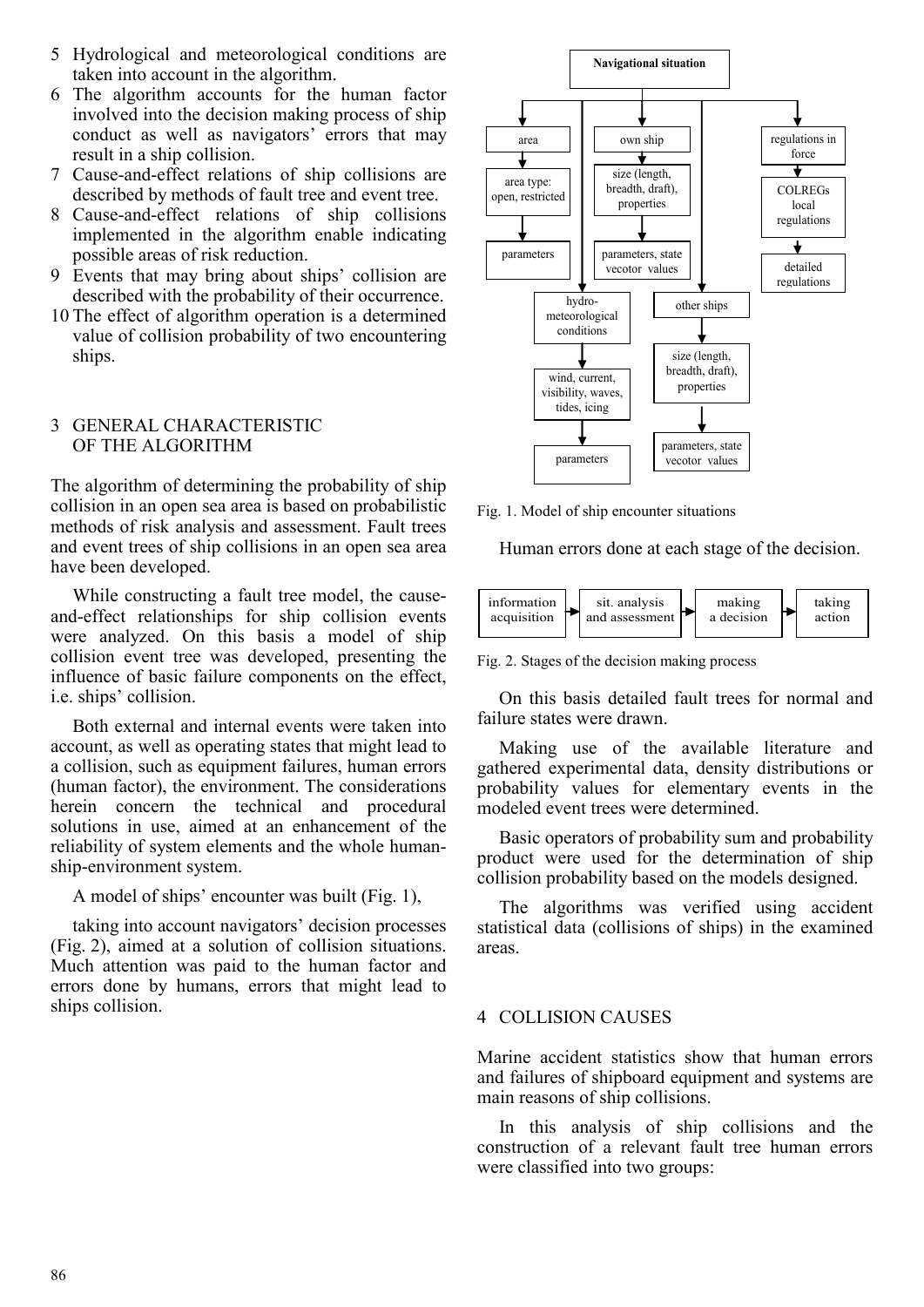- − errors and mistakes: absent-mindedness, lack of attention;
- offences (violation of regulations or procedures): absence on the bridge, falling asleep, accident, illness, alcohol).

In the case of errors and mistakes, there is a possibility of detecting the error based on the threeminute cycle of ship conduct, while in the case of close quarters (collision) situation, due to the obligation of constant observation (Fig. 3).



Fig. 3. Ship conduct process

Equipment and system failures were divided into:

- − propulsion failure,
- − rudder failure,
- − blackout.

These events may occur at various stages of the ship conduct process:

- − observation (distance between ships 8-12 Nm),
- − decision making (distance between ships 4-8 Nm),
- − taking action (distance between ships 2-4 Nm) collision situation.

Taking action by performing a collision preventing manoeuvre follows mostly when the minimum values of the closest point of approach and the time to closest point of approach  $(CPA<sub>L</sub>$  and  $TCPA<sub>L</sub>$ ) are exceeded.. Normally one nautical mile distance is assumed as the closest point of approach and 10 minutes as the time to CPA.

# 5 FAULT TREE METHOD IN THE ASSESSMENT OF SHIP COLLISION PROBABILITY

The fault tree method consists in writing down relations between events being causes and other events being their effects.

When two ships encounter, possible causes of collision may be both internal to either of the ships, and external to the ships, resulting from traffic conditions in a given area. The causes of undesired events may be divided into two categories:

- 1 Ship conduct: the ship is capable of navigating safely. Collision risk is only due to navigator's errors;
- 2 Operational states and the environment: the ship is not capable of navigating safely. The causes are failures to shipboard equipment and systems. A

risk of collision is due to: a) restricted or lacking information necessary in the process of analyzing and assessment of a navigational situation, e.g. due to radar failure in poor visibility; b) restricted manoeuvrability or difficult navigational conditions prevailing in the area.

A collision may be a consequence of such an error as deviation from the collision course. The ships will collide if the error is done on both ships (Fig. 4).



Fig. 4. Fault tree of ship collisions

# 6 FAULT TREE OF DEVIATING FROM A COLLISION COURSE

Causes of collision course deviation errors are these:

- − error of collision situation identification,
- − error of preventive manoeuvre performance.

The fault tree of the collision course deviation is presented in Fig. 5.



Fig. 5. Fault tree of collision course deviation